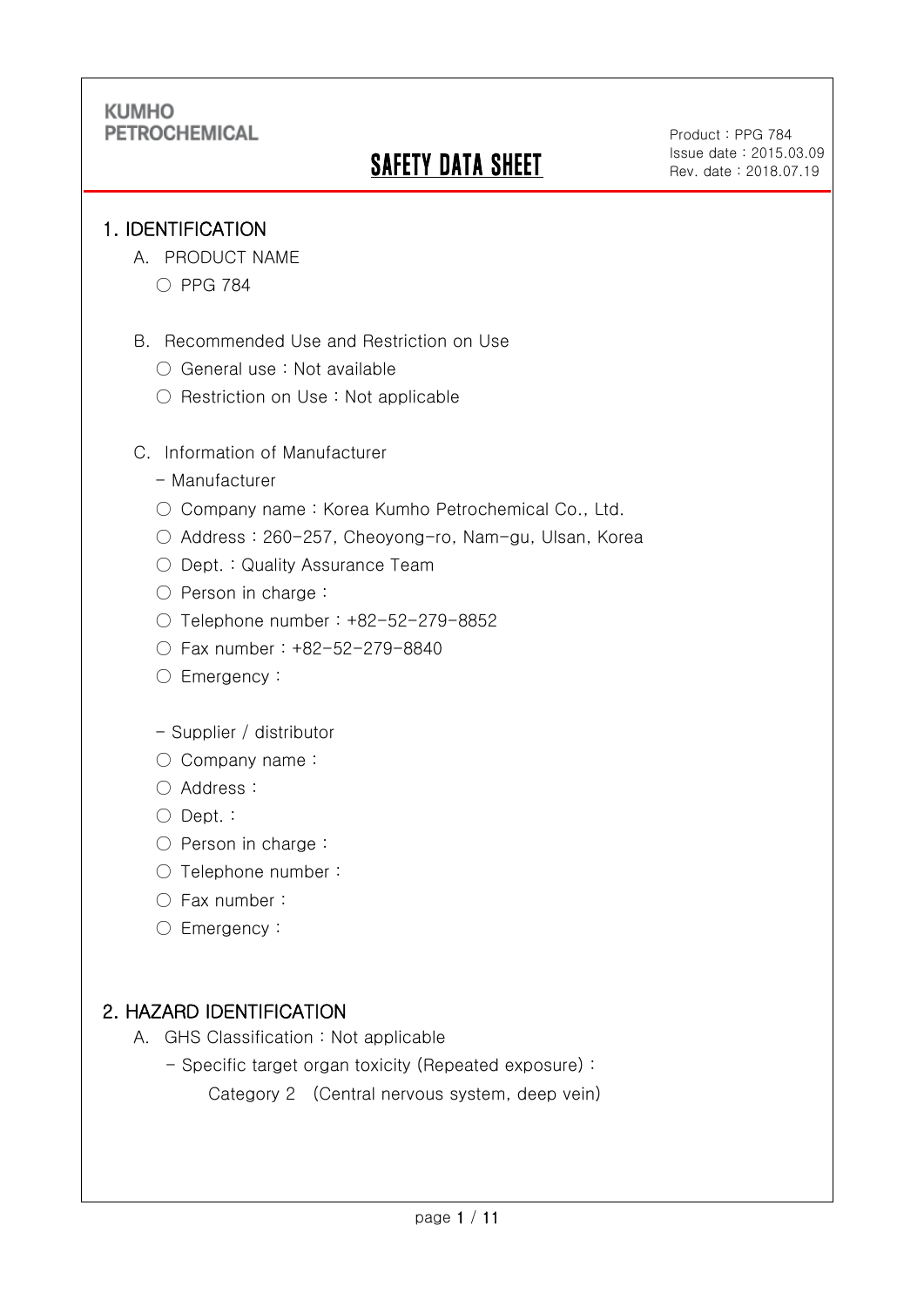Ξ

# SAFETY DATA SHEET

Product : PPG 784 Issue date : 2015.03.09 Rev. date : 2018.07.19

.

- B. GHS label elements
	- Hazard symbols :



- $\bigcirc$  Signal word : Warning
- Hazard statement :
	- H373 May cause damage to central nervous system, deep vein through prolonged or repeated exposure
- Precautionary statements :
	- Prevention
		- P260 Do not breathe dust/fume/gas/mist/vapours/spray.
	- Response
		- P314 Get medical advice/attention if you feel unwell.
	- Storage
		- Not applicable
	- Disposal
		- P501 Dispose of contents/container in accordance with local/regional/ national/international regulation.
- C. Other hazards which do not result in classification :
	- NFPA rating: (0~4 steps) : Health=1, Flammability=1, Reactivity=0

### 3. COMPOSITION/INFORMATION ON INGREDIENTS

| Chemical name                                                         | CAS No./ECL No./EINECS No. | $Contents$ %) |
|-----------------------------------------------------------------------|----------------------------|---------------|
| Glycerine-Propoxylated Polyols                                        | 25791-96-2/KE-29338        | $30 - 50$     |
| Benzenediamine, ar-methyl-, polymer<br>with methyloxirane and oxirane | 67800-94-6                 | $30 - 50$     |
| N, N-Dimethylcyclohexylamine                                          | $98 - 94 - 2$              | $15 - 20$     |
|                                                                       |                            |               |

※ Reference No. : ECL(Registration number of Korean Existing Chemical List)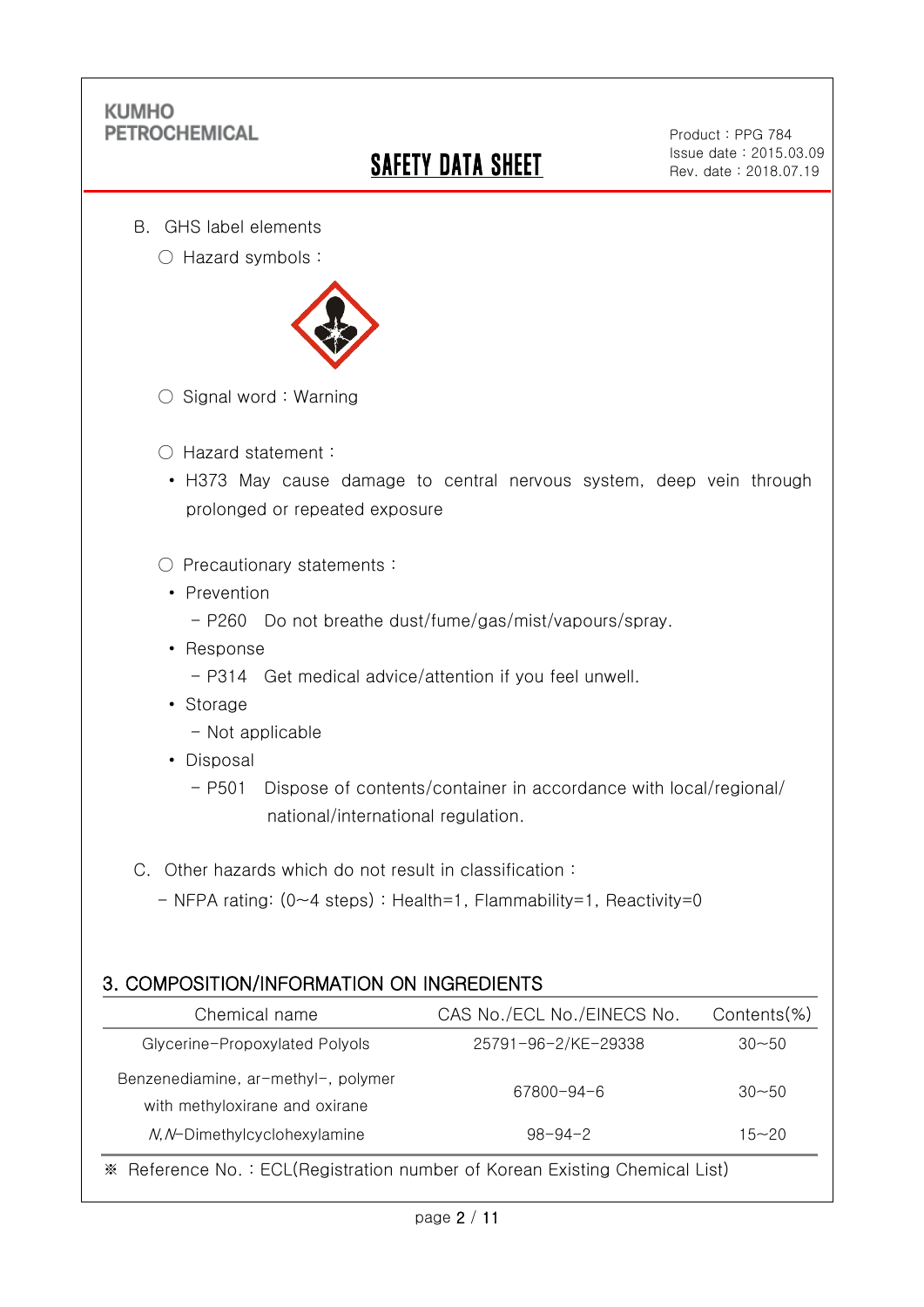Ξ

# SAFETY DATA SHEET

.

EINECS(Registration number of Europe Existing Chemical List)

### 4. FIRST-AID MEASURES

- A. Eye Contact :
	- Immediately flush eyes with plenty of water at least 15minutes.
	- If irritation persists, get a doctor's examination.
- B. Skin Contact :
	- Wash the contaminated skin area with running water.
	- If irritation persists, get a doctor's attention.

#### C. Inhalation :

- Remove victim to fresh air immediately.
- Take Artificial respiration if not breathing.
- Use respirator when breathing is difficult.
- Get medical attention.

#### D. Ingestion :

- Do not induce vomiting.
- Do not feed anything if that is not conscious.
- Give 2~4 cups water or milk if conscious.
- Get medical attention.
- E. Delay and immediate effects and also chronic effects from short and long term exposure : Not available
- F. Notice to Physician :
	- Treatment may vary with condition of victim and specifics of incident.

### 5. FIRE FIGHTING MEASURE

- A. Suitable (Unsuitable) extinguishing media :
	- $\circ$  Extinguishing media : Carbon Dioxide, dry chemical, foam.
	- Unsuitable Extinguishing media : Do not use direct water.
	- Large fire : Alcohol-resistant foam.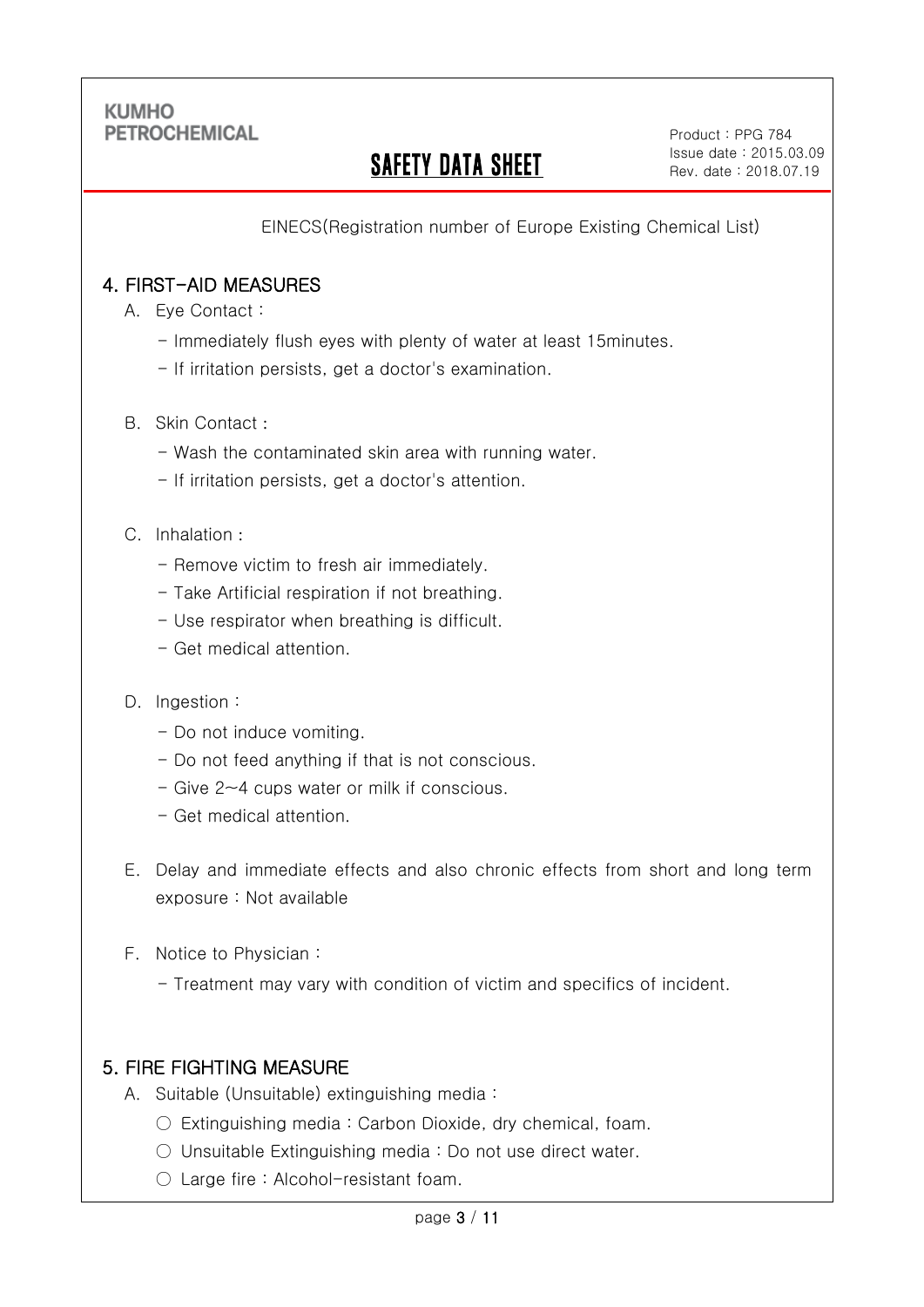Ξ

# SAFETY DATA SHEET

.

- B. Specific hazards arising from the chemical
	- Combustion: Carbon dioxide, carbon monoxide
	- Levels of fire hazard :
		- There is potential for caused by the fire that irritating or toxic gases.
		- Vapors are heavier than air.
		- Containers may rupture or explode if exposed.
- C. Fire fighting procedures and equipments :
	- Wear appropriate personal protective equipment(see section 8. EXPOSURE CONTROLS/PERSONAL PROTECTION).
	- Use water spray to keep fire-exposed containers cool.
	- Move container from fire area if it can be done without risk.
	- Suppression using water can be spread fire.
	- Avoid inhalation of substance itself or combustion.
	- Stay upwind and keep out of low areas.

### 6. ACCIDENTAL RELEASE MEASURES

- A. Personal Precautions, Protective Equipment and Emergency procedures :
	- Perform in accordance with 「 See section 8. EXPOSURE CONTROLS / PERSONAL PROTECTION」. Put on appropriate personal protective equipment.
	- Avoid contact with eyes and skin.
	- Avoid inhalation of substance itself or combustion.
	- Evacuation against the wind.
	- Avoid contact with heat, sparks, flame or other ignition sources.
- B. Environmental Precautions
	- Avoid dispersal of spilt material and runoff and contact with waterways, drains and sewers. If large spills, advise emergency services.
- C. Methods and materials for containment and cleaning up :
	- $\bigcirc$  For small spills.
		- Remove all sources of ignition.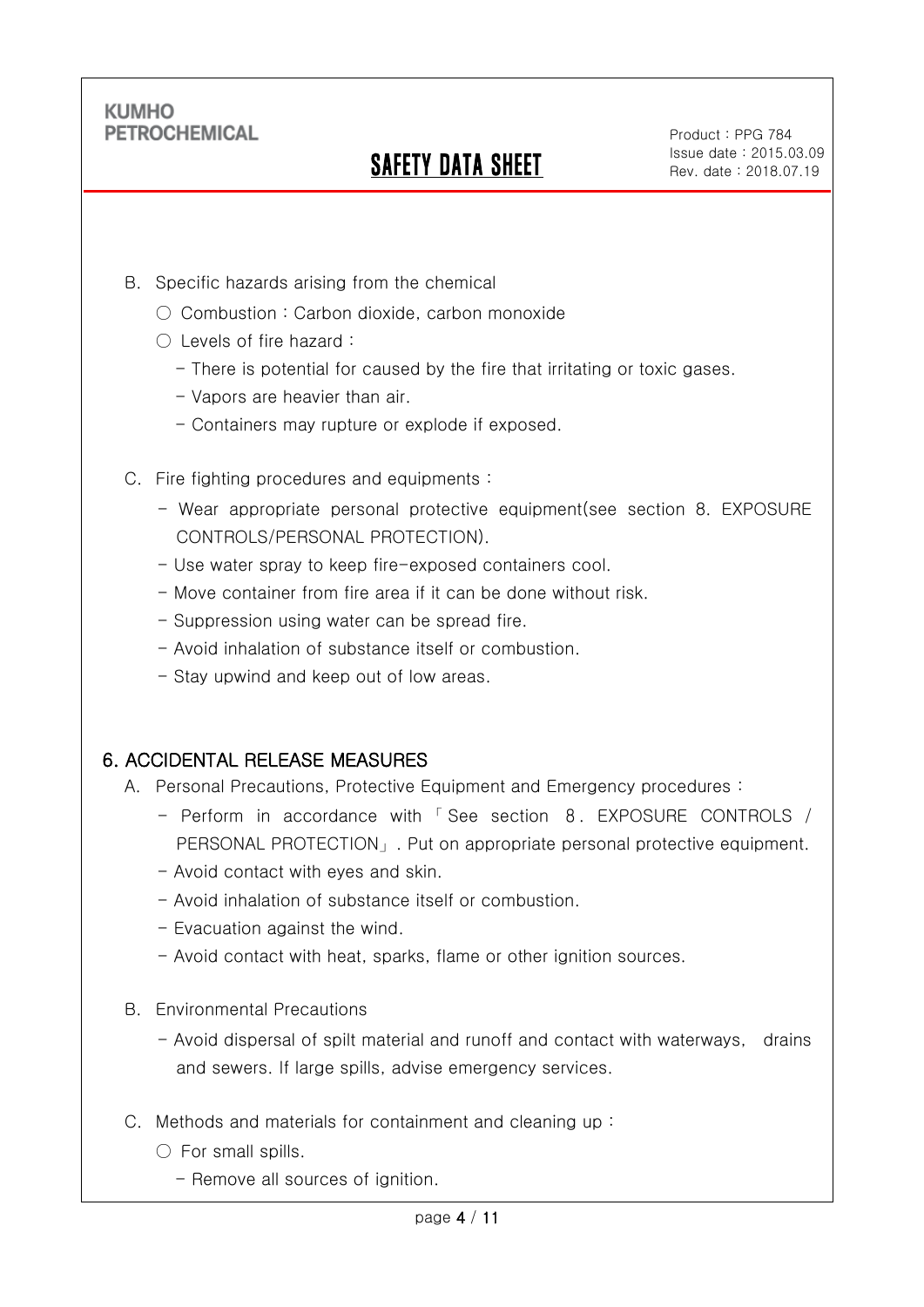Ξ

# SAFETY DATA SHEET

Product : PPG 784 Issue date : 2015.03.09 Rev. date : 2018.07.19

.

- Absorb for use sand or other non-combustible material.
- Ventilate leak areas and clearing leak area.

### ○ For large spills.

- Remove all sources of ignition.
- Dike to prevent flowing into the nearby river and reservoir.
- Avoid entering to sewers or water system.
- Absorb for use sand or other non-combustible material.
- Appropriate container for disposal of spilled material collected.

### 7. HANDLING AND STORAGE

- A. Handling :
	- Perform in accordance with 「 See section 8. EXPOSURE CONTROLS / PERSONAL PROTECTION」. Put on appropriate personal protective equipment.
	- Handle in a well-ventilated place.
	- Avoid contact with heat, sparks, flame or other ignition sources.
	- Remove all sources of ignition.
	- Wash thoroughly after handling.
- B. Storage Precautionary Statements :
	- Do not store where the moisture.
	- Store in a cool, dry, location and avoid heat.

### 8. EXPOSURE CONTROLS/PERSONAL PROTECTION

- A. Exposure limit
	- Exposure limit under ISHL : Not applicable
	- ACGIH : Not applicable
	- Biological exposure limits : Not applicable
- B. Engineering Controls
	- A system of local and/or general exhaust is recommended to keep employee exposures above the Exposure Limits. Local exhaust ventilation is generally preferred because it can control the emissions of the contaminant at its source, preventing dispersion of it into the general work area. The use of local exhaust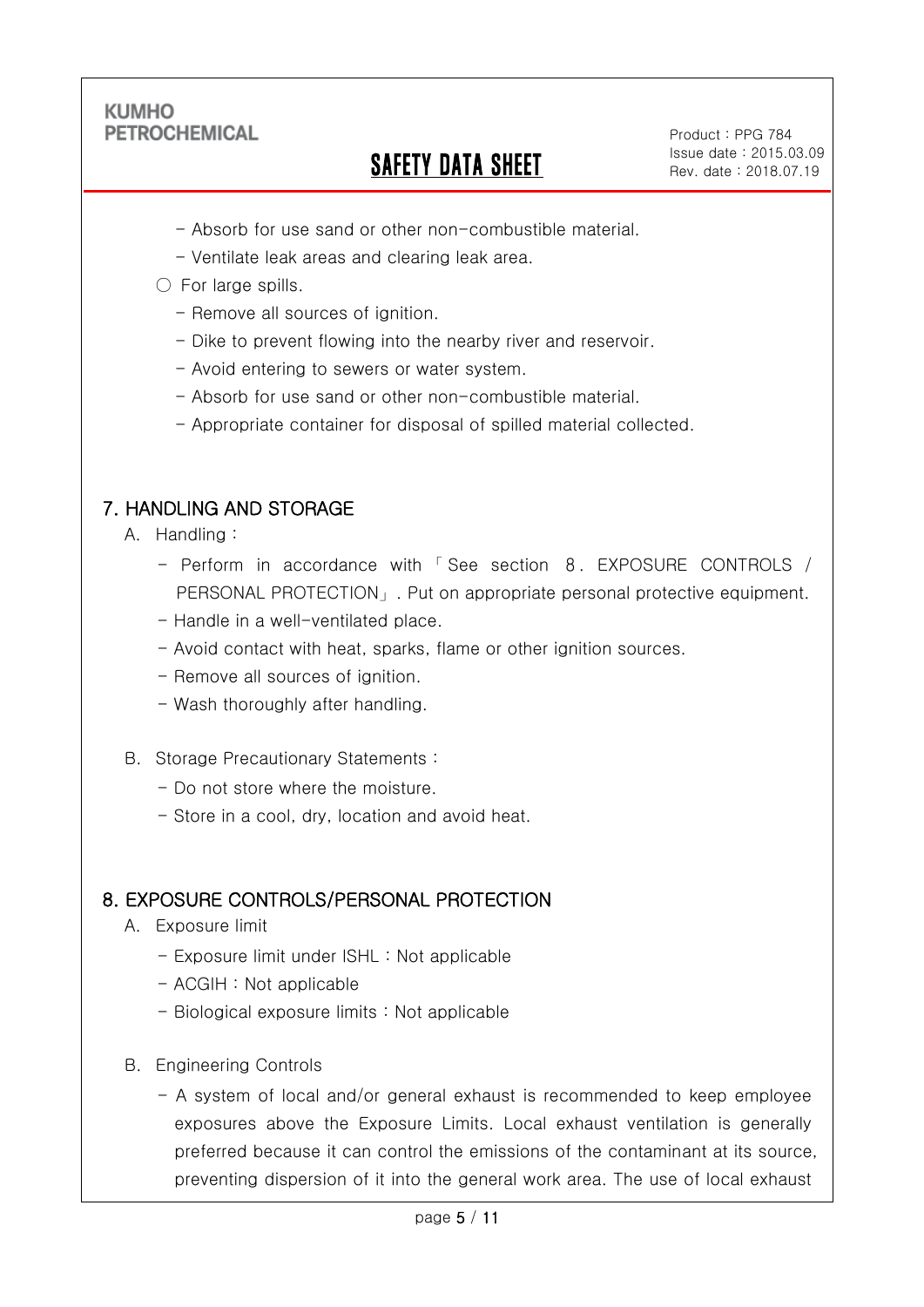Ξ

## SAFETY DATA SHEET

.

ventilation is recommended to control emissions near the source.

- C. Personal Protective Equipment :
	- Respiratory Protection : Use the respirator be given official approval by Korea Occupational Safety & Health Agency. Under conditions of frequent use or heavy exposure, Respiratory protection may be needed. Respiratory protection is ranked in order from minimum to maximum. Consider warning properties before use.
		- ※ When take shelter
		- Any chemical cartridge respirator with organic vapour cartridge(s).
		- Any chemical cartridge respirator with a full facepiece and organic vapour cartridge(s).
		- Any air-purifying respirator with a full facepiece and an organic vapour canister.
		- ※ For Unknown Concentration or Immediately Dangerous to Life or Health
		- Self-contained breathing apparatus (pressure-demand or other positive-pressure mode in combination), supplied-air respirator with full facepiece.
	- Eye Protection : Wear primary eye protection such as splash resistant safety goggles with a secondary protection faceshield. Provide an emergency eye wash station and quick drench shower in the immediate work area.
	- Hand Protection : Wear chemical resistant protected gloves if there is hazard potential for direct skin contact. Wear heat resistant protected gloves to withstand the temperature of molten product.
	- Body Protection : Wear chemical resistant protected clothing if there is hazard potential for direct contact.

### 9. PHYSICAL AND CHEMICAL PROPERTIES

- A. Appearance : liquid
- B. Odor : Mild odor
- C. Odor threshold : Not available
- D. pH : Not applicable
- E. Melting point/Freezing point : Not available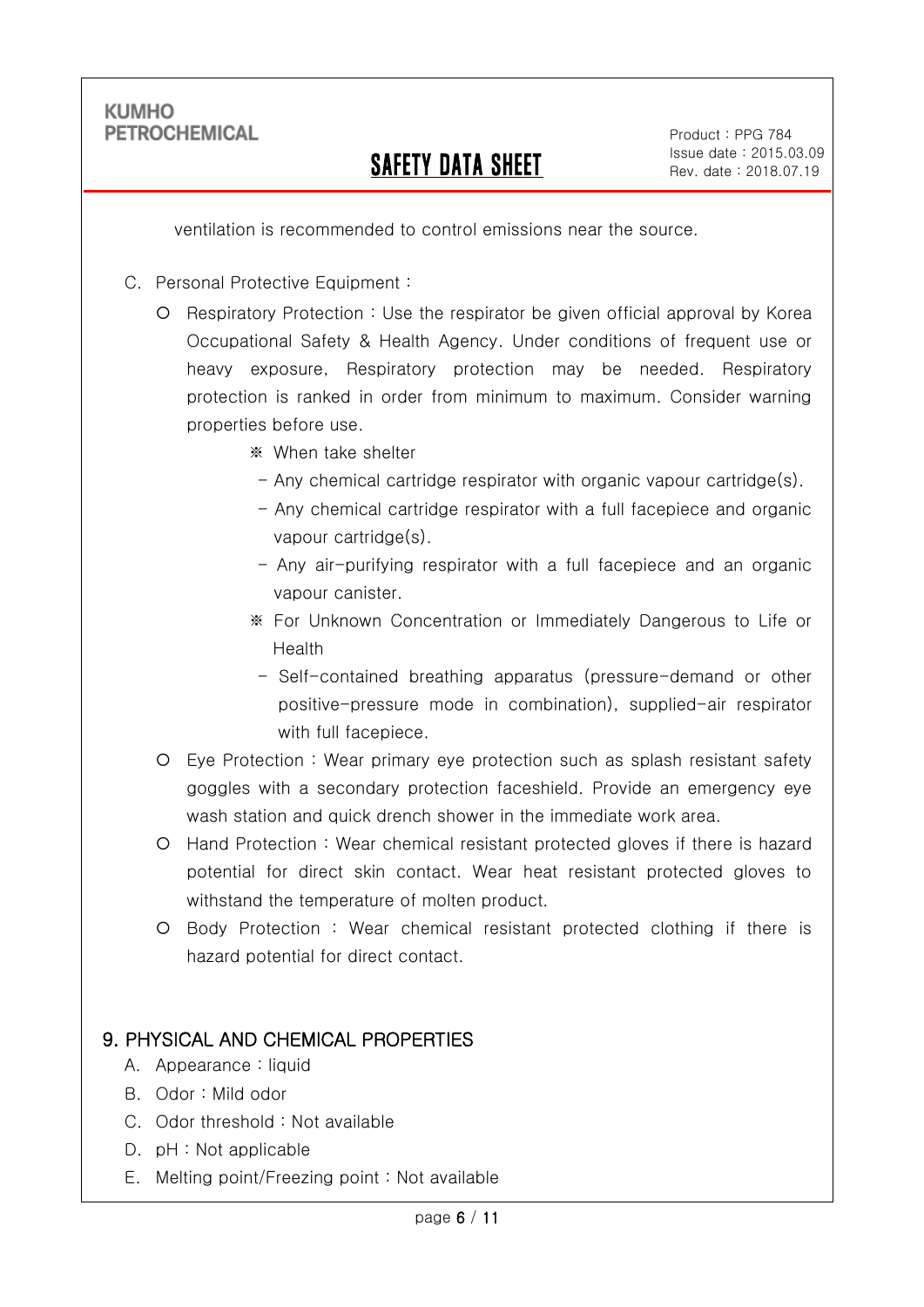Ξ

# SAFETY DATA SHEET

Product : PPG 784 Issue date : 2015.03.09 Rev. date : 2018.07.19

.

- F. Initial Boiling Point/Boiling Ranges : Not available
- G. Flash point : Not available
- H. Evapourating Rate : Not available
- I. Flammability(solid, gas) : Not available
- J. Upper/Lower Flammability or explosive limits : Not available
- K. Vapour pressure : > 1.0
- L. Solubility : Insoluble
- M. Vapour density(Air=1) : Not applicable
- N. Relative density : 1.05~1.15
- O. Partition coefficient of n-octanol/water : Not available
- P. Autoignition Temperature : Not available
- Q. Decomposition Temperature : Not applicable
- R. Viscosity : 2,500~4,000 cps at 25℃
- S. Molecular weight : Not available

### 10. STABILITY AND REACTIVITY

- A. Stability
	- This material is stable under recommended storage and handling conditions
- B. Possibility of Hazardous Reaction
	- Will not occur.
- C. Conditions to Avoid
	- High temperature.
- D. Materials to Avoid
	- Strong acids, strong oxidizing agents, alkali or alkaline substances (copper, zinc or brass)
- E. Hazardous Decomposition Products
	- Carbon monoxide, carbon dioxide

## 11. TOXOCOLOGICAL INFORMATION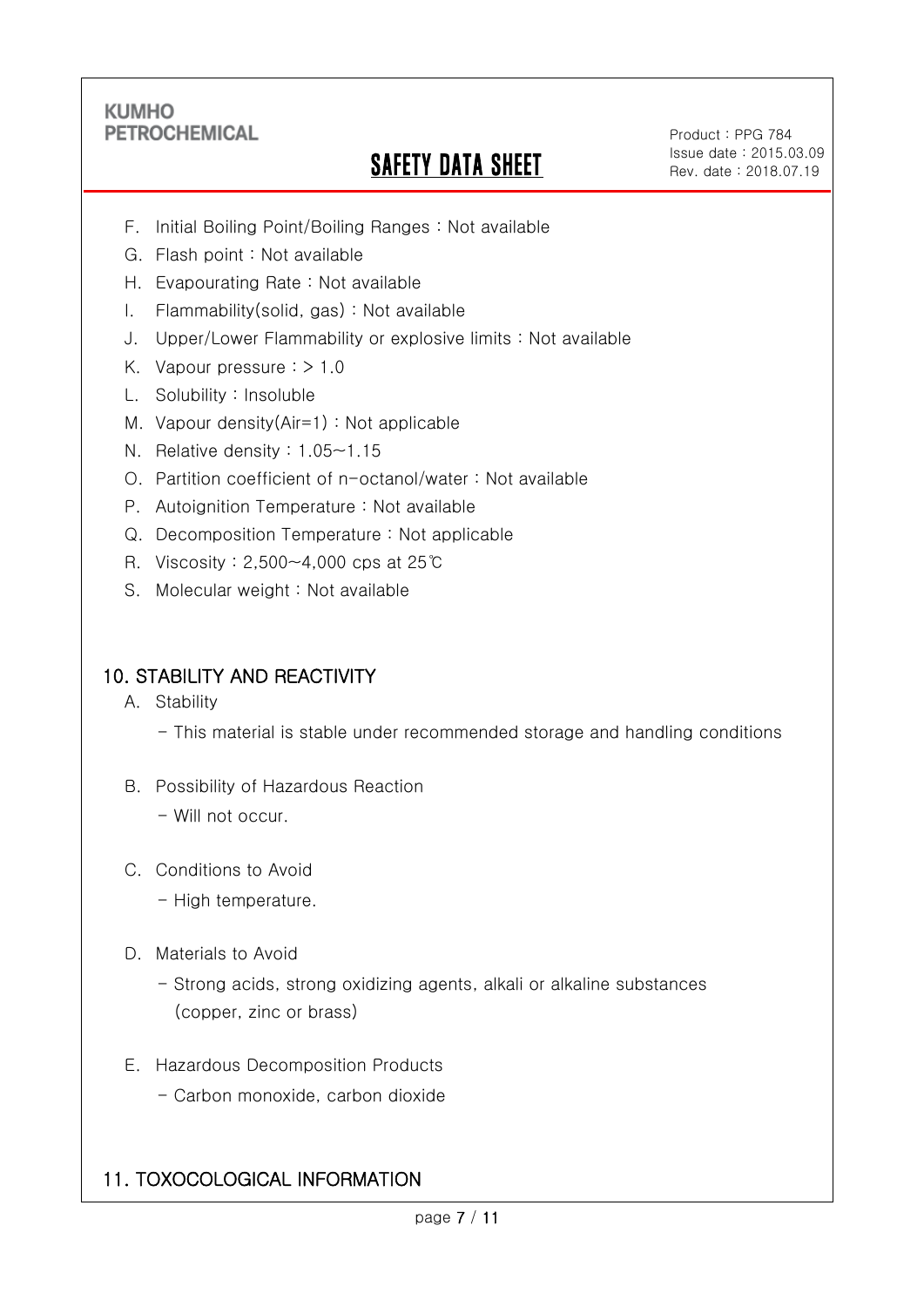Ξ

# SAFETY DATA SHEET

Product : PPG 784 Issue date : 2015.03.09 Rev. date : 2018.07.19

.

- A. Information on the likely routes of exposure
	- (Respiratory tracts) : Not applicable
	- (Oral) : Not applicable
	- (Eye ∙ Skin) : Not applicable
- B. Delayed and immediate effects and also chronic effects from short and long term exposure
	- O Acute toxicity : Not available
	- O Skin corrosion/irritation : Not available
	- Serious eye damage/irritation : Not available
	- Respiratory sensitization : Not available
	- O Skin sensitization : Not available
	- Carcinogenicity : Not available
	- Germ cell mutagenicity : Not available
	- O Reproductive toxicity : Not available
	- Specific target organ toxicity(single exposure) : Not available
	- Specific target organ toxicity(repeated exposure) : Category 2

(Central nervous system, deep vein)

- Aspiration hazard : Not available
- O Chronic effect : Not available
- C. Calculation the classification of the mixture(acute toxicity estimate calculation etc.) : Not applicable

### 12. ECOLOGICAL INFORMATION

- A. Ecotoxicity : Not available
- B. Persistence and degradability : Not available
- C. Bioaccumulative potential : Not available
- D. Mobility in soil : Not available
- E. Other adverse effects : Not available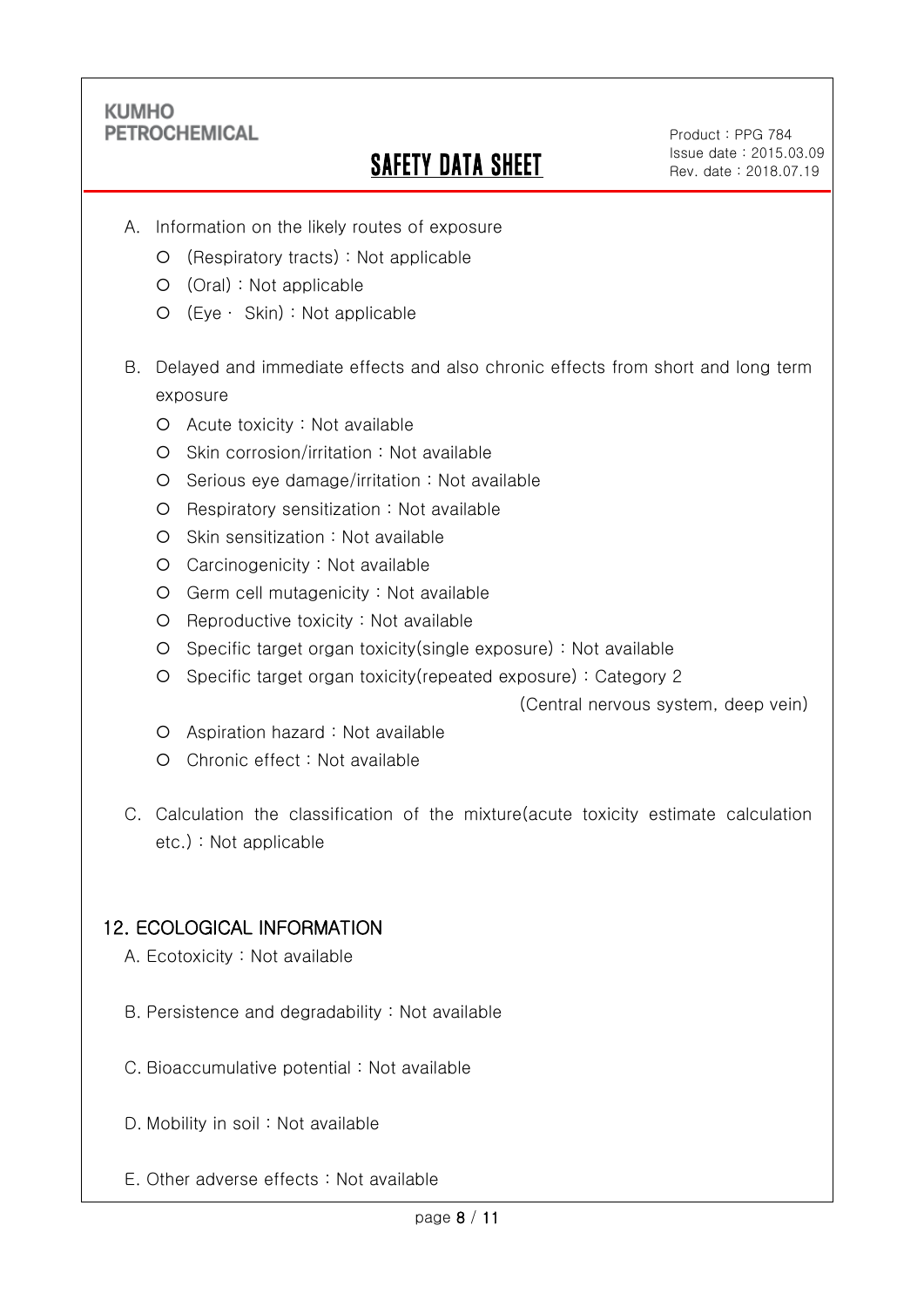Ξ

# SAFETY DATA SHEET

Product : PPG 784 Issue date : 2015.03.09 Rev. date : 2018.07.19

.

### 13. DISPOSAL CONSIDERATION

- A. Disposal methods
	- The user of this product must properly characterize the waste/container generated from the use of this product in accordance with all applicable federal, state and/or local laws and regulations in order to determine the proper disposal of the waste in accordance with all applicable federal, state and/or local laws and regulations.
- B. Special precautions for disposal :
	- The user of this product must disposal by oneself or entrust to waste disposer or person who other' s waste recycle and dispose, person who establish and operate waste disposal facilities.
	- Dispose of waste in accordance with local regulation.

### 14. TRANSPORT INFORMATION

- A. UN number : Not regulated for transport of dangerous goods
- B. Proper shipping name : Not applicable
- C. Hazard class : Not applicable
- D. Packing group : Not applicable
- E. Marine pollutant : Not applicable
- F. Special precautions for user related to transport or transportation measures :
	- 1) EmS FIRE SCHEDULE : F-A
	- 2) EmS SPILLAGE SCHEDULE : S-F
- G. IATA Transport : Not Classified as dangerous for IATA Transport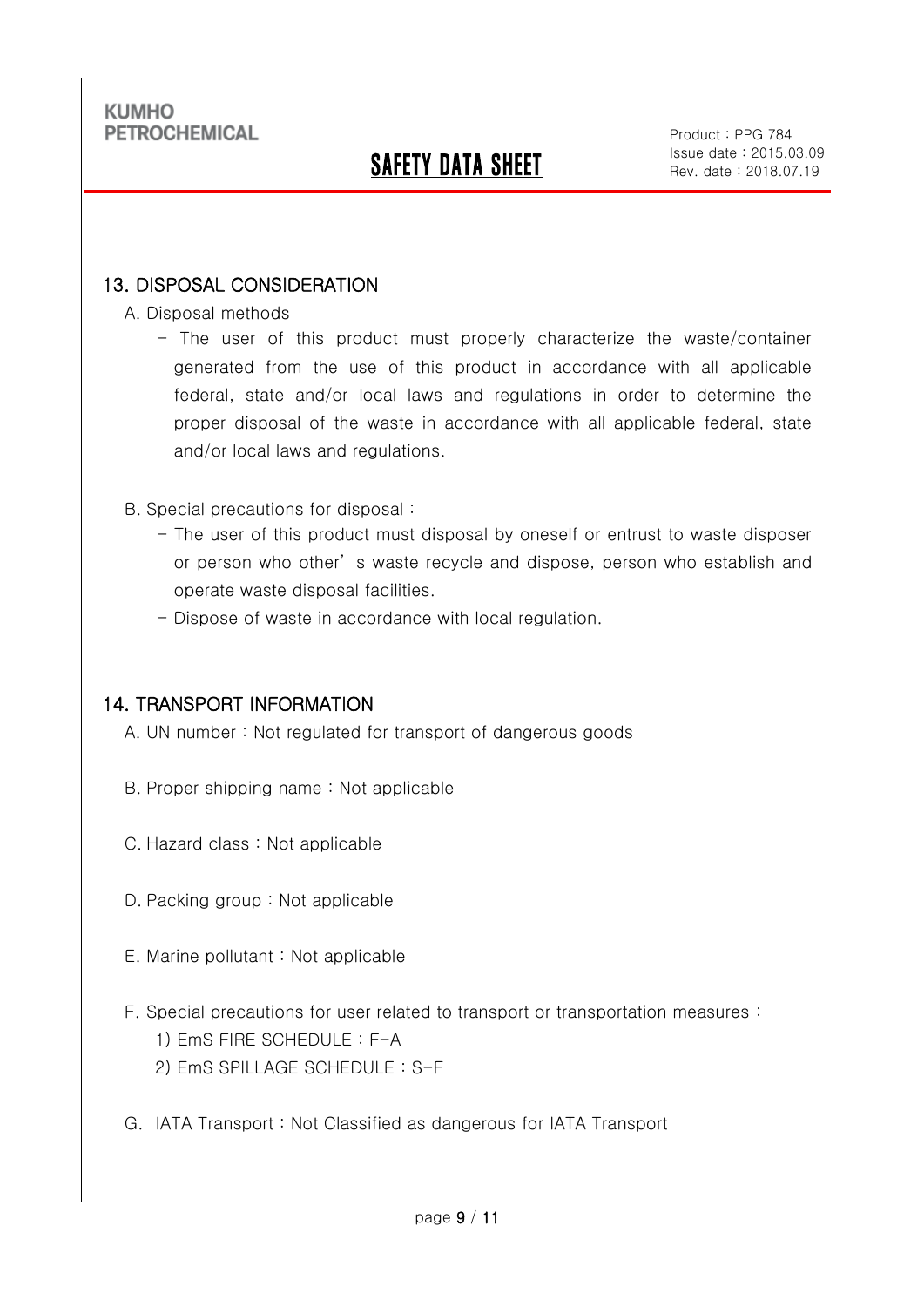Ξ

# SAFETY DATA SHEET

.

### 15. REGULATORY INFORMATION

- A. Korea Industry Safety and Health Law (ISHL) :
	- $\circ$  This product is subject to the chemical for classification and labeling under ISHL Article 41.
- B. The Toxic Chemical Control Act in Korea(TCCA)
	- $\bigcirc$  This product is not classified as Toxic chemical and Observational chemical under TCCA Article 2.3. and 2.4.
	- Toxic Release Inventory(TRI) Chemicals : Not regulated
- C. Dangerous goods Safety Management Law in Korea :
	- Dangerous goods Class 4 flammable liquid, Petroleum Class 4 (Storage volume limit: 6000 L)

### D. US regulations

- OSHA regulation (29CFR1910.119) : Not applicable
- $\bigcirc$  CERCLA section 103 (40CFR302.4) : Not applicable
- EPCRA section 302(40CFR355.30) : Not applicable
- EPCRA section 304(40CFR355.40): Not applicable
- $\circ$  EPCRA section 313(40CFR372.65) : Not applicable
- E. Other local or international regulation
	- POPs Management Law : Not applicable
	- Rotterdam Convention on Harmful Chemicals & Pesticides : Not applicable
	- Stockholm Convention on Persistent Organic Pollutants : Not applicable
	- Montreal Protocol on Substances That Deplete the Ozone Layer : Not applicable
	- Information of EU Classification : Not classified

## 16. OTHER INFORMATION

A. Reference

- This MSDS is prepared in accordance with ISHL Article 41 and MOL Notification No. 09-68 in Korea and consider the internal regulations by Korea Kumho Petrochemical Co., Ltd.
- B. Issue date : 2015. 03. 09